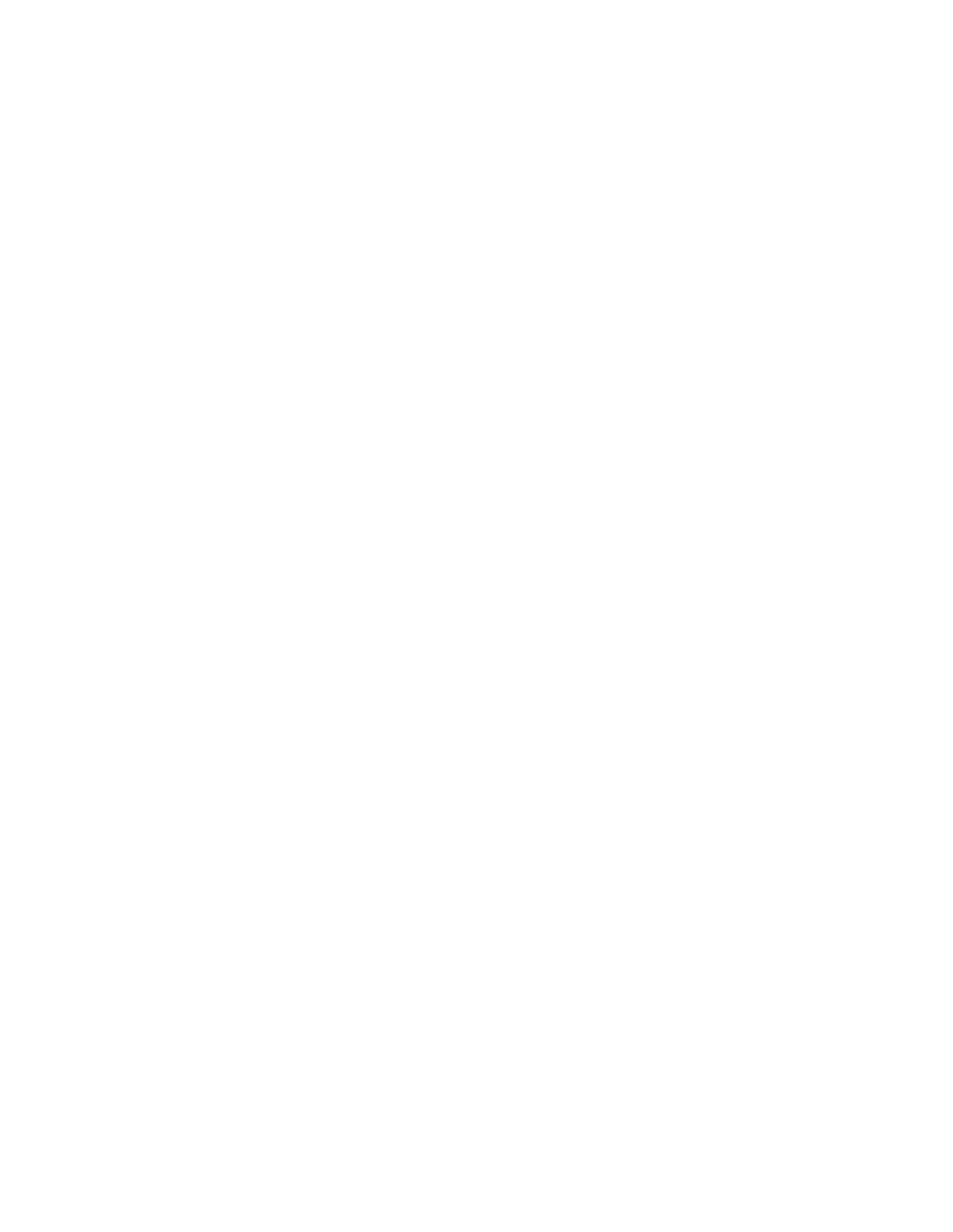### **SECTION 02761 FURNISH & INSTALL VITRIFIED CLAY SEWER PIPE SYSTEM**

### <span id="page-2-0"></span>**PART 1 - GENERAL**

### <span id="page-2-1"></span>1.01 DESCRIPTION

The Contractor shall furnish all labor, material, tools, and equipment required for the complete construction of pipelines, manholes, clean-outs, and other allied structures and appurtenances as stated on the Bidding Sheets, shown on the Contract Drawings, and specified herein, all within the time as stated in the Contract Documents.

Refer to Section 02201 of the District's standard specifications for requirements relating to Construction Methods and Earthwork and Section 02221 for requirements relating to Trenching, Backfilling and Compacting.

## <span id="page-2-2"></span>1.02 RECORDS

A true and accurate record of the location of all wye branches, laterals, clean-outs, and other connections and appurtenances shall be kept by the Contractor, and such record shall be furnished to the Engineer prior to, or immediately upon, completion of the work. The location of the end of all laterals and main stub-outs shall be shown at ground surface by a marker approved by the Engineer.

### <span id="page-2-3"></span>1.03 JOB CONDITIONS

The Contractor shall familiarize himself and comply with all applicable state, county and municipal rules and regulations pertaining to sanitation, fire protection and safety, and all provisions of the Contract Documents.

### <span id="page-2-4"></span>1.04 PAYMENT

- A. Measurement For Payment. Quantities for installation of sewer pipe, manholes, and other appurtenances on District-administered contracts shall be measured for payment as specified herein.
	- 1. Main Sewer Lines will be measured in place along the horizontal centerline of the pipe by the linear foot. The measurement will be continuous through all wye and tee branches, fittings, and manholes, except that said measurement will be taken to the center only of manholes where sewer lines terminate.
	- 2. Laterals will be measured in place along the horizontal centerline of the pipe by the linear foot from the centerline of the main line sewer to the end of the lateral as shown on the construction drawings.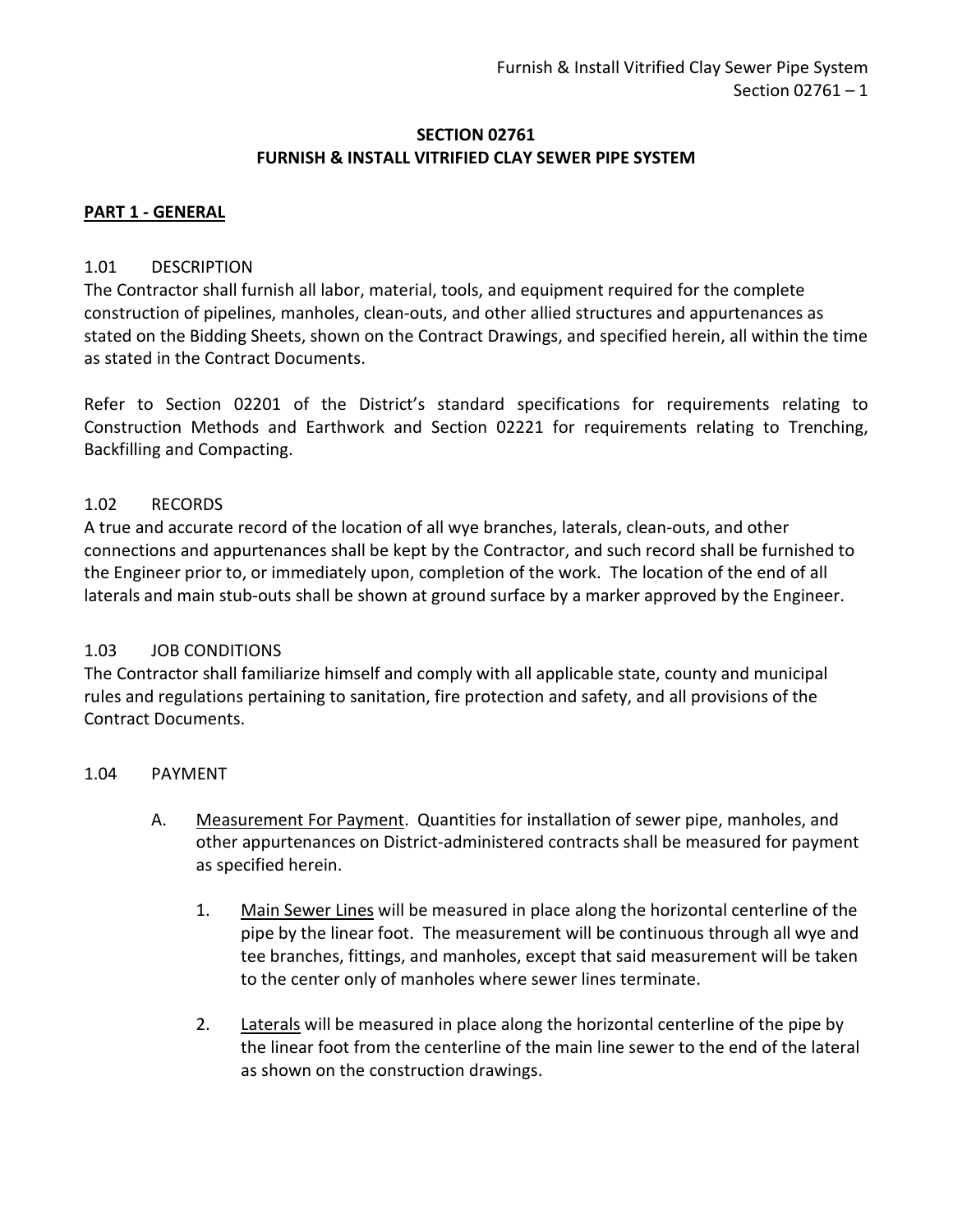- 3. Clean-outs will be measured on the basis of each clean-out installed, including wye branch, riser, screw plug, and box with cover.
- 4. Manholes will be measured on the basis of each manhole completely installed, including required stub-outs.
- 5. Special Bedding will be measured on the basis of the cubic yards of special bedding required to bring the bedding up to grade for the trench size excavated up to the maximum size of trench allowable under these specifications. No allowance will be made for over-excavation except as directed by the Engineer.
- 6. Bore Casing will be measured on the basis of horizontal centerline distance and shall include all excavation, furnishing and placement of casing, furnishing and placement of all required backpacking and grouting around casing, backfilling within casing, pipe bracing, restoration of surfaces, and all labor and material for a finished job. Furnishing and installation of pipe within casing shall be included in pipeline measurement.
- 7. Paving will be measured as a part of project causing removal and/or replacement of paving, except as otherwise specified on the Bidding Sheet.
- B. Payment. Payment for quantities of sewer pipe and manholes will be paid in the manner described herein below. No additional compensation will be paid above the unit bid price for changes in quantities.

Requests for partial payments will not be approved if the record drawings and revised Construction Progress Schedule and bar chart are not kept current, and request for final payment will not be approved until the completed record drawings, showing all variations between the work "as-constructed" and as originally shown on the contract drawings or other contract documents, has been delivered to the District.

1. Sewer Pipe. Quantities of main sewer pipe and laterals measured as stated above and accepted, will be paid for at the respective unit bid prices per horizontal linear foot for the several kinds and sizes of pipe, which prices and payments shall constitute full compensation for furnishing all labor, materials, tools, and equipment necessary to complete the work in place, including pipe, wye branches, fittings, clean-outs, appurtenances, excavation, backfill, imported select granular backfill, special bedding, cradles or encasements, laterals where required, testing, removal and restoration of pavements, curbs, gutters and sidewalks, and disposal of surplus earth and rock spoil.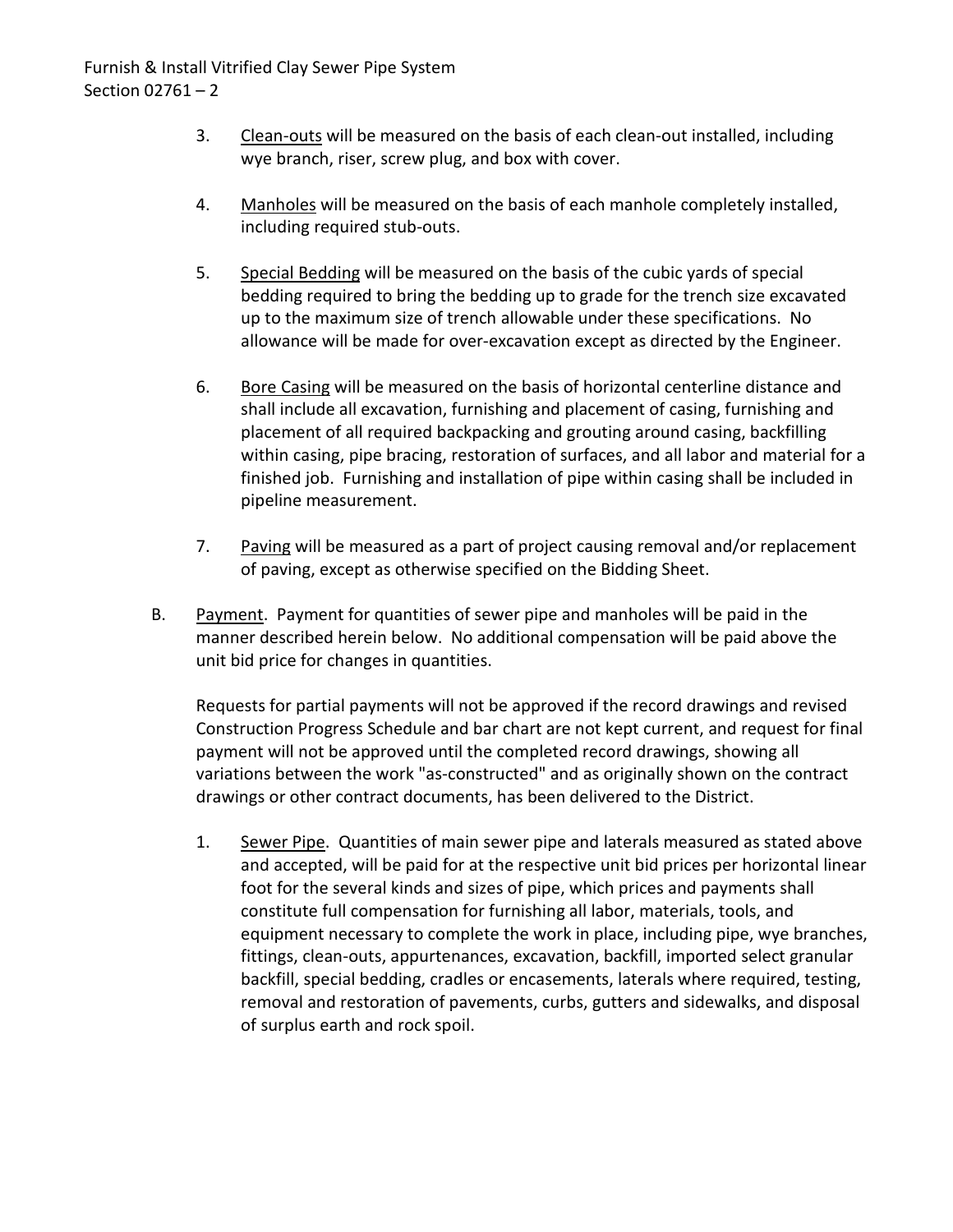Payment for pipe in place shall be further broken down based upon the Contractor's submittal under Section F-10 of these specifications, as concurred by the Engineer, but not to exceed in the ordinary project the following percentages of the linear foot price stated on the Bidding Sheets

| Testing and clean-up, exclusive of pavement replacement 5% |  |
|------------------------------------------------------------|--|

- 2. Wye or Tee Branches. Payment for quantities of wye or tee branches and 1/8 bends shall be included in the payment for the unit bid prices for sewer pipe, which prices and payments shall constitute full compensation for furnishing all labor, materials, tools, and equipment necessary to complete the work in place, including wye or tee branches only or wye or tee branches plus 1/8 bends or short pipe sections as applicable, and no additional payment shall be made therefore.
- 3. Clean-outs. Payment for quantities of clean-outs measured as stated above and accepted will be paid for at the unit bid price stated on the Bidding Sheets, which prices and payments shall constitute full compensation for furnishing all labor, materials, tools and equipment necessary to complete the work in place, including wye branch, riser, screw plug, and box with cover, and no additional payments will be made therefore.
- 4. Manholes. Quantities of manholes measured as stated above and accepted, will be paid for at the respective unit bid prices for the sizes of manholes stated on the Bidding Sheets, which prices and payment shall constitute full compensation for furnishing all labor, materials, tools and equipment necessary to complete the work in place, including concrete base, manhole rings and tops, drop manhole inlets and supports, mortar, manhole frames and covers, stubs, earthwork, testing, removal and restoration of pavement, and disposal of surplus earth.
- 5. Special Bedding. Quantities of special bedding measured as stated above and accepted, will be paid for at the stipulated cost price, or the respective unit bid price for the quantities as stated on the Bidding Sheets, which price shall constitute full compensation for all labor, materials, and equipment necessary to complete the work in place, including the special bedding material.
- 6. Bore Casing. Payment for bore casing in place measured as stated above shall be made as specified on the Bidding Sheets.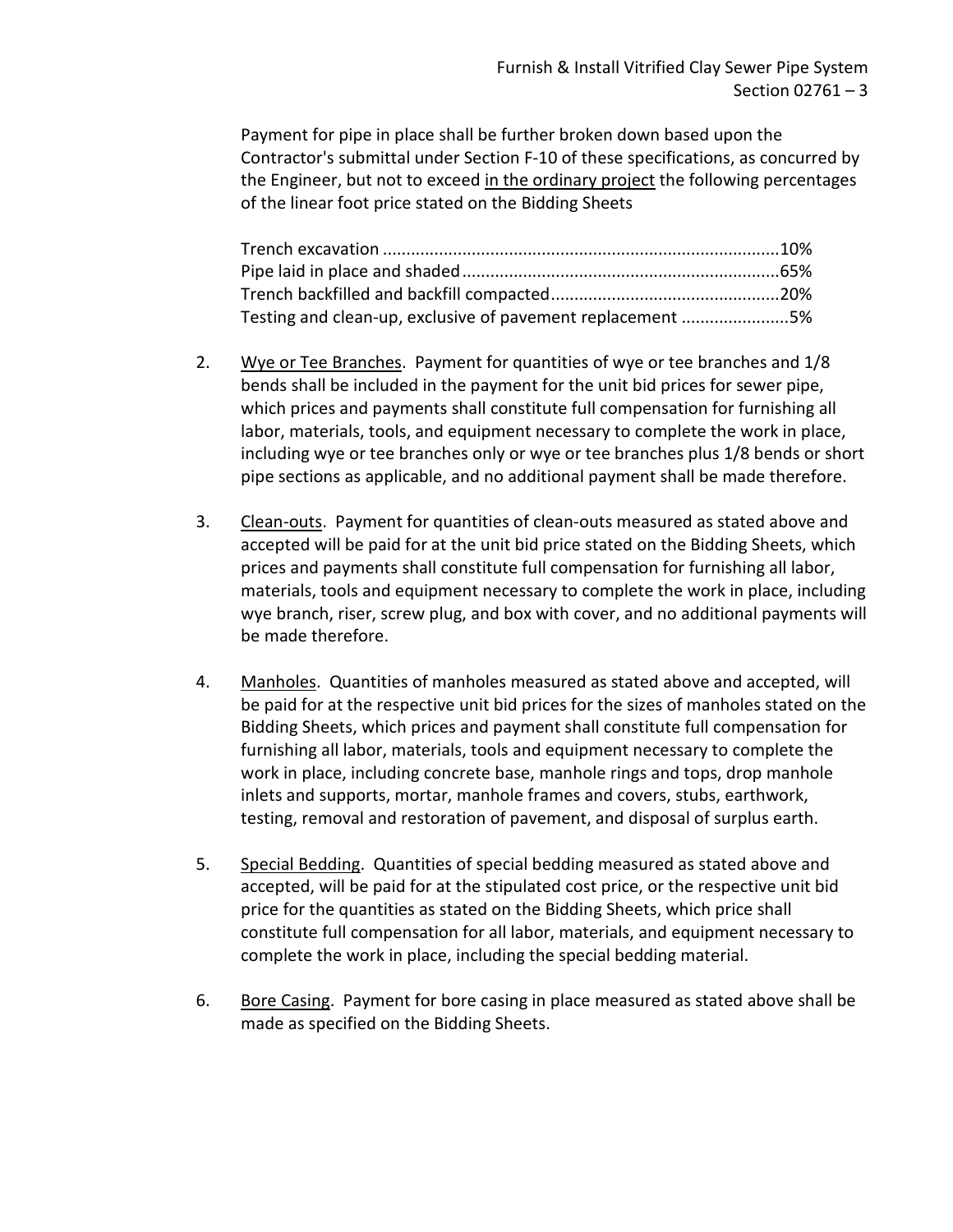Furnish & Install Vitrified Clay Sewer Pipe System Section 02761 – 4

> 7. Paving. Payment for quantities of paving measured as stated above and accepted shall be included in the unit bid price for pipeline Work includes removal and/or restoration of paving and all earthwork, and no additional compensation will be made therefore, except as otherwise provided on the Bidding Sheets.

## <span id="page-5-0"></span>1.05 GUARANTEE

All work, materials, and equipment shall be guaranteed for the periods of time set forth elsewhere in the Contract Documents for general guaranty or warranty.

## <span id="page-5-1"></span>**PART 2 - PRODUCTS & MATERIALS**

## <span id="page-5-2"></span>2.01 MATERIALS FURNISHED BY CONTRACTOR

The Contractor shall furnish all materials required for the work, in accordance with these specifications and the latest revision of the applicable specifications for materials specified herein.

A. Vitrified Clay Pipe (VCP). Unless otherwise shown, or when shown as VCP, all pipes shall be high strength vitrified clay pipe meeting the requirements of Section 207-8 of the Standard Specifications For Public Works Construction, 1991 Edition. All pipe and fittings shall be clearly marked with the name or trademark of the manufacturer and the strength designation.

Where ground water is encountered, or when specified on the construction drawings all pipe will be treated for absorption resistance with one of the following:

- 1. Dow-corning 722 silicon, 3% (by weight); or polyvinyl acrylic emulsion, 4% (by volume).
- 2. Union Carbide Silicone water repellent R-20 (Solium methyl silanotate) 5% (by volume).

Application shall be by total immersion.

- B. Pipe Joints. The types of joints approved for use with the types of pipe previously described in this specification are:
	- 1. Compression Joints. Plastisol, Roll-on, and Ring-tite joints, or their approved equal, shall be installed on the respective types of pipe in accordance with the manufacturer's directions.
	- 2. Repair Clamps & Connection Clamps shall be as specified in ASTM 594 Section 5.1.2.3 Test Condition II, with stainless steel A1S1316 bands and clips, stainless steel A1S1305 bolts and nuts, and stainless steel A1S1304 shear ring; except as otherwise approved by the Engineer.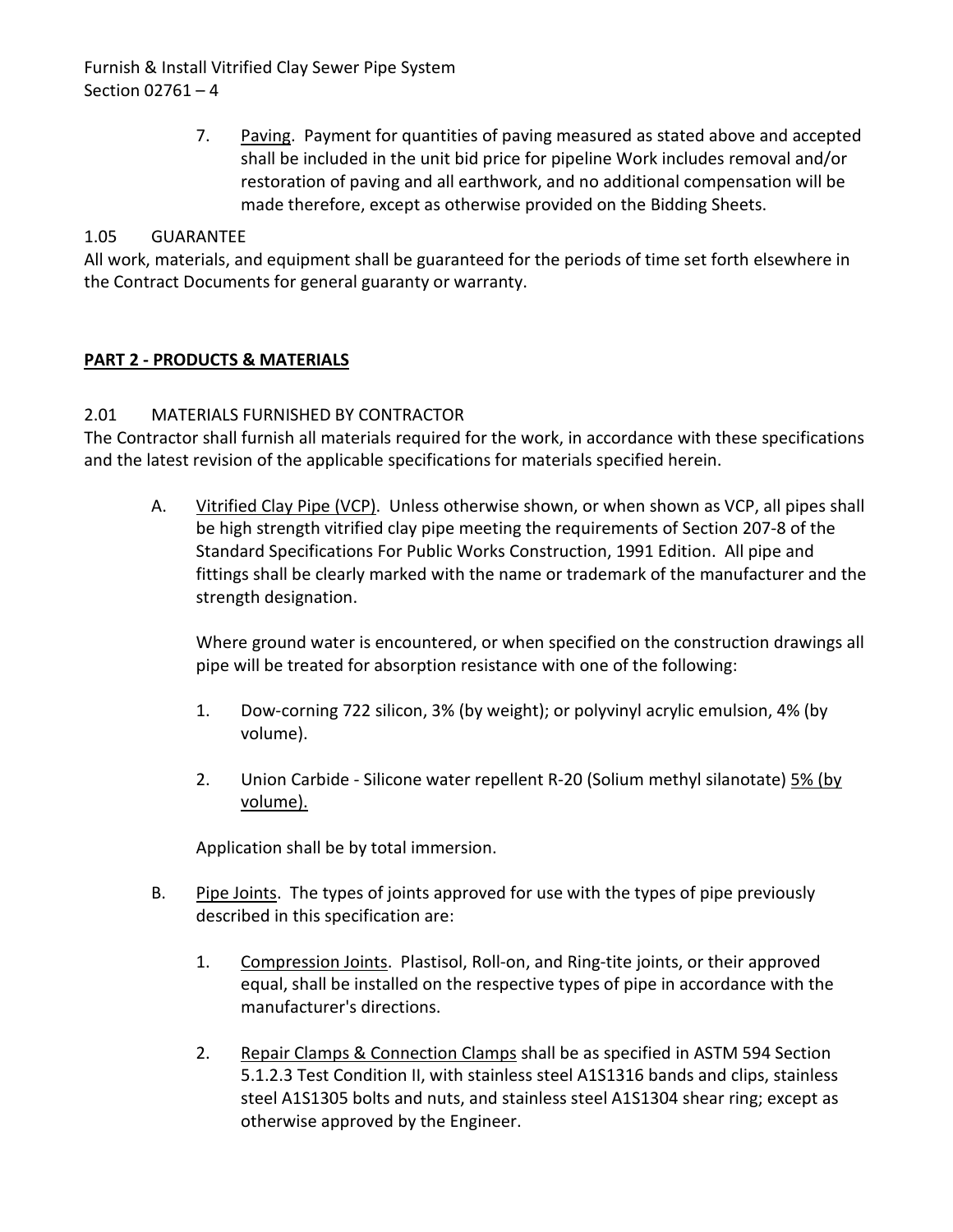- C. Cast Iron Pipe. Cast iron sewer pipe and fittings, when specifically required, shall conform to the latest revision of AWWA Spec. C-106, -108, or -151, with bituminous inside and outside coatings. Joints shall be mechanical or push-on joints conforming to the latest revision of AWWA Spec. C-111 or EMWD standard drawings. Ductile Iron Pipe Class 2 (ANSI Thickness Class 52) may be used in lieu of Cast Iron Pipe.
- D. Portland Cement Concrete. All concrete shall meet the requirements of the Detailed Provisions of the District standard specifications, except that only Type V or Type II Portland Cement shall be used.
- E. Portland Cement Mortar. All cement mortar used for construction purposes shall consist of one (1) part Portland Cement (Type V or Type II) to two (2) parts of silica sand by volume and moistened with sufficient water to permit placing, buttering, caulking or coating without crumbling, unless otherwise approved by the Engineer.
- F. Manholes. All manholes, covers, frames and steps shall meet the requirements of the Detailed Provisions of the District standard specifications, and of the District standard drawings. One-piece cone and shaft will not be accepted.

Manhole stub-outs shall be included in manhole installations, and shall be of vitrified clay pipe of the size designated on the drawings. All stub-outs shall be plugged for future connection, with neoprene stoppers or approved equal.

Manhole frames and covers will be furnished by the Contractor upon prior approval by the District of shop drawings. Such prior approval by the District shall in no way nullify the District's right to accept or reject any individual unit as furnished or as installed.

# <span id="page-6-0"></span>**PART 3 - EXECUTION**

# <span id="page-6-1"></span>3.01 INSTALLATION OF PIPE

Installation of pipe shall start at the low end of each section and proceed upgrade. All bell and spigot pipe shall be laid with the bell end upgrade. Assembly of all types of pipe shall be done in strict conformance with the requirements of the pipe manufacturer.

Pipe shall be accurately laid to alignment and grade shown on the drawings or established by the Engineer. Where grade stakes are provided with which to establish the proper pipeline grade, pipe shall be laid to grade within a tolerance of 0.02', or 0.05' cumulative deviation from elevations set at 100' stations.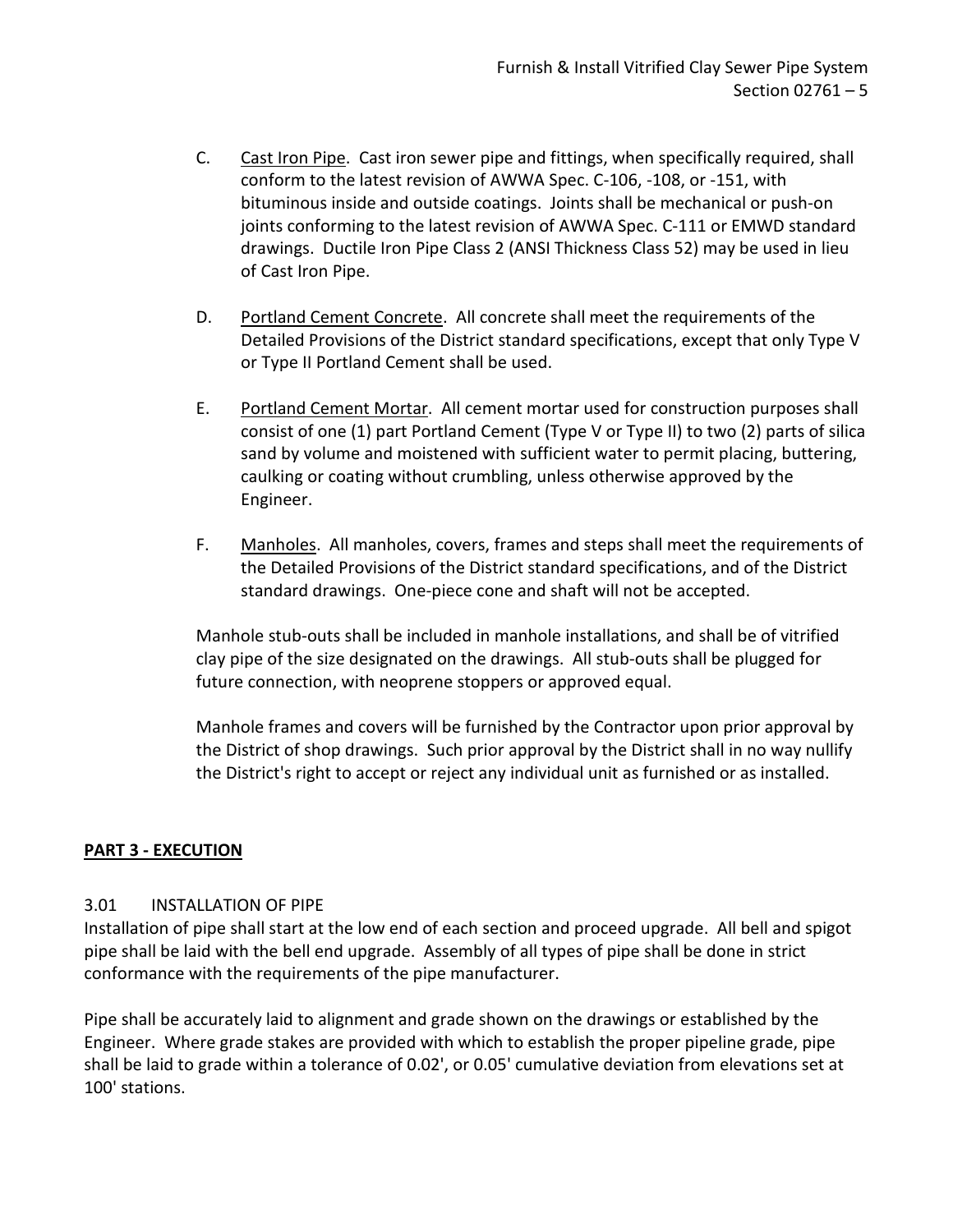Sags, or standing water in pipe, shall meet the following criteria:

| Complies with<br>Specification | DOES NOT COMPIN<br>with Specifications<br>and Reconstruction is Required |
|--------------------------------|--------------------------------------------------------------------------|
| $1/2$ " or less                | greater than 1/2"                                                        |
| sag                            | sag                                                                      |

Does not Comply

It shall be the Contractor's responsibility to prove to the Engineer's satisfaction that sags do not exceed the limits stated. Lines must be replaced if visual measurements and documentation cannot be provided.

Due to unacceptably high operation and maintenance costs and poor system reliability, pipelines with sag depths exceeding those listed for "Reconstruction is Required" will be rejected. Reconstruction of the entire length of standing water plus 20 feet on each side of the standing water will be required. Damaged pipe must be removed and not reused.

- A. Bedding. All pipes shall be laid in a bed prepared by hand work, dug true to line and grade, to furnish a true and firm bearing for the pipe throughout its entire length. Adjustment of pipes to lines and grade shall be made by scraping away or filling in and tamping material under the body of the pipe throughout its entire length, and not by blocking or wedging. Where a hand-shaped trench bottom conforming to barrel of the pipe is not available or practical, Class "C" bedding shall be utilized below the pipe to a depth of one-eighth (1/8) the outside diameter of the pipe, but not less than 4".
- B. Bell Holes shall be provided at the ends of each pipe length, of sufficient size to permit making up the particular type of joint being used.
- C. Alignment. Pipes shall be laid in accurate conformity with the prescribed lines and grades, which alignment shall be obtained by plumbing and measuring from a tightly stretched wire or line running parallel with the flow line grade and supported over the centerline of the sewer by batterboards or bars accurately placed and firmly fastened in place across the trench; or by some other comparable method acceptable to the Engineer.

Alternate use of commercial LASER grade setting systems in lieu of string lines specified herein are acceptable when the following requirements and conditions are met:

The Contractor shall have the responsibility of providing an instrument operator who is qualified and trained in the operation of the Laser and said operator must adhere to the provisions of the State of California Construction Safety Orders issued by the Division of Industrial Safety. Attention is particularly directed to Section 1516, and 1800 through 1801, of said Orders for applicable requirements.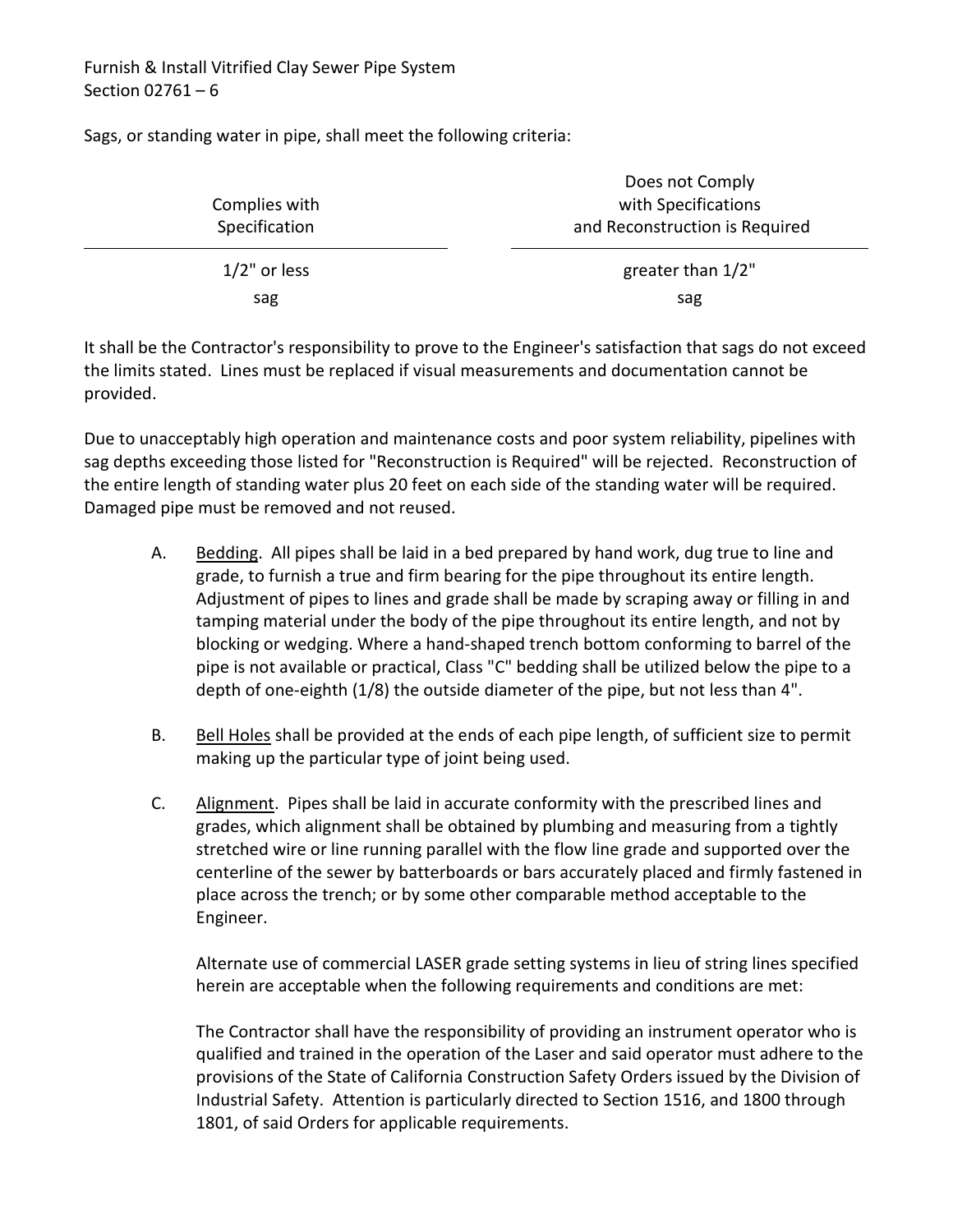All LASER control points shall be established bench marks or construction off-set stakes identified on cut sheets and set in the field for the work. LASER set up points shall be on these control points or on points set directly from them by instrument.

Pipe alignment shall not deviate from that shown on the plans by more than 3/4 pipe diameter, nor shall it change in alignment more than 2 inches in 20 feet.

After each length of pipe has been laid to line and grade, it shall be jointed to the preceding section as hereinafter specified, and after said jointing procedure has commenced, there shall be no movement of the pipe whatsoever in subsequent operations.

D. Pipe Cleaning. Before each new length of pipe is placed, the interior of the preceding pipe shall be carefully cleaned of all dirt and debris. At all times when the work of installing pipe is not in progress, all openings into the pipe and the ends of the pipe in the trench shall be tightly closed to prevent entrance of animals and foreign materials.

The Contractor shall take all necessary precautions to prevent the pipe from floating due to water entering the trench from any source, shall assume full responsibility for any damage due to this cause and shall at his own expense restore and replace the pipe to its specified condition and grade if it is displaced due to floating.

# <span id="page-8-0"></span>3.02 LATERALS AND CLEAN-OUTS

Laterals and clean-outs shall be constructed at the points indicated on the plans, and in accordance with the standard drawings. Connections of house laterals to sewer mains shall be either wye or tee type connections as shown on EMWD standard drawings except that only one type shall be used universally throughout the project.

Wye branches shall be laid with the axis of the "Y" entering the main sewer at an angle above the horizontal axis of said main, unless specifically called out otherwise on the plans or in the Special Conditions, but, unless specifically called out otherwise, this angle shall not exceed 45°.

Where tee type connections of house laterals to sewer mains are selected in accordance with the requirements, the Contractor shall provide a 1-foot long section of lateral sewer pipe out of the tee-type branch.

Wherever any service connection is to be temporarily blanked off, it shall be plugged with a terra cotta cover secured and made watertight with cement mortar.

<span id="page-8-1"></span>Lateral connections to existing mains shall be made pursuant to the provisions of the appropriate standard drawing for saddle connection to the existing main pipe material.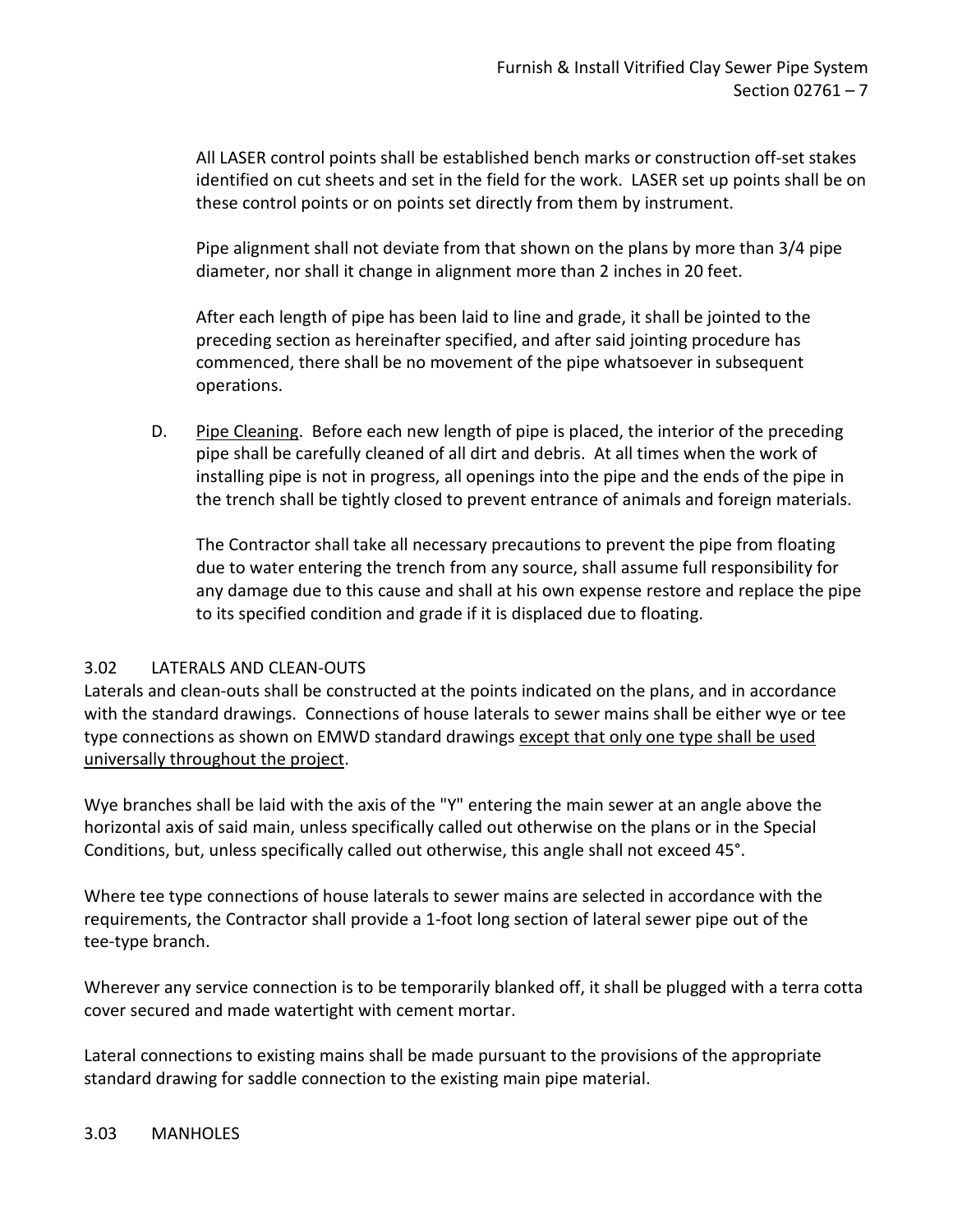Furnish & Install Vitrified Clay Sewer Pipe System Section 02761 – 8

Manholes shall be constructed in the locations and to the dimensions as shown on the drawings. Cast-in-place concrete shall conform to the requirements set forth in Section "Portland Cement Concrete" in these specifications. Pre-cast units shall be assembled accurately with full-bed mortar joints.

Unless otherwise shown on the drawings, the sewer pipe shall be laid continuously through the location of the manhole. After the manhole has been constructed, the open channel shall be formed by splitting the pipe and removing the top half. If the open channel cannot be formed in this manner, it shall be formed of concrete with the depth equal to the diameter of the sewer pipe. The floor of the manhole shall slope at least 2" from the sides of the manhole to the open channel.

When completed, the top of the manhole cover shall be accurately brought to the elevation called for on the drawings, or if no elevation is indicated, it shall be brought flush with the surface of the surrounding ground or pavement. The manholes shall be constructed so that there is not more than 19" of throat section between the top of the cone and the top of the frame.

When located in roadway subgrades, manholes shall be constructed up to the proper elevation preparatory to street paving, and temporarily covered with planks or steel plates. After paving operations have been completed the temporary covers shall be removed and the frames and covers installed flush with pavement grade.

# <span id="page-9-0"></span>3.04 CLEANING SEWER LINES

All sanitary sewer mains and laterals shall be flushed with water and "balled" or cleaned by acceptable method prior to testing to ensure that all dirt, debris, and obstructions are removed. This work must be performed in the presence of and to the satisfaction of the Engineer, and the Contractor shall notify the Engineer at least one (1) working day in advance of starting the cleaning work.

The Contractor shall, following backfill compaction and line cleaning provide:

- A. 3/8" minimum pull ropes from manhole to manhole.
- B. Equipment and traffic control to assist in the T.V. inspection performed by district's subcontractor.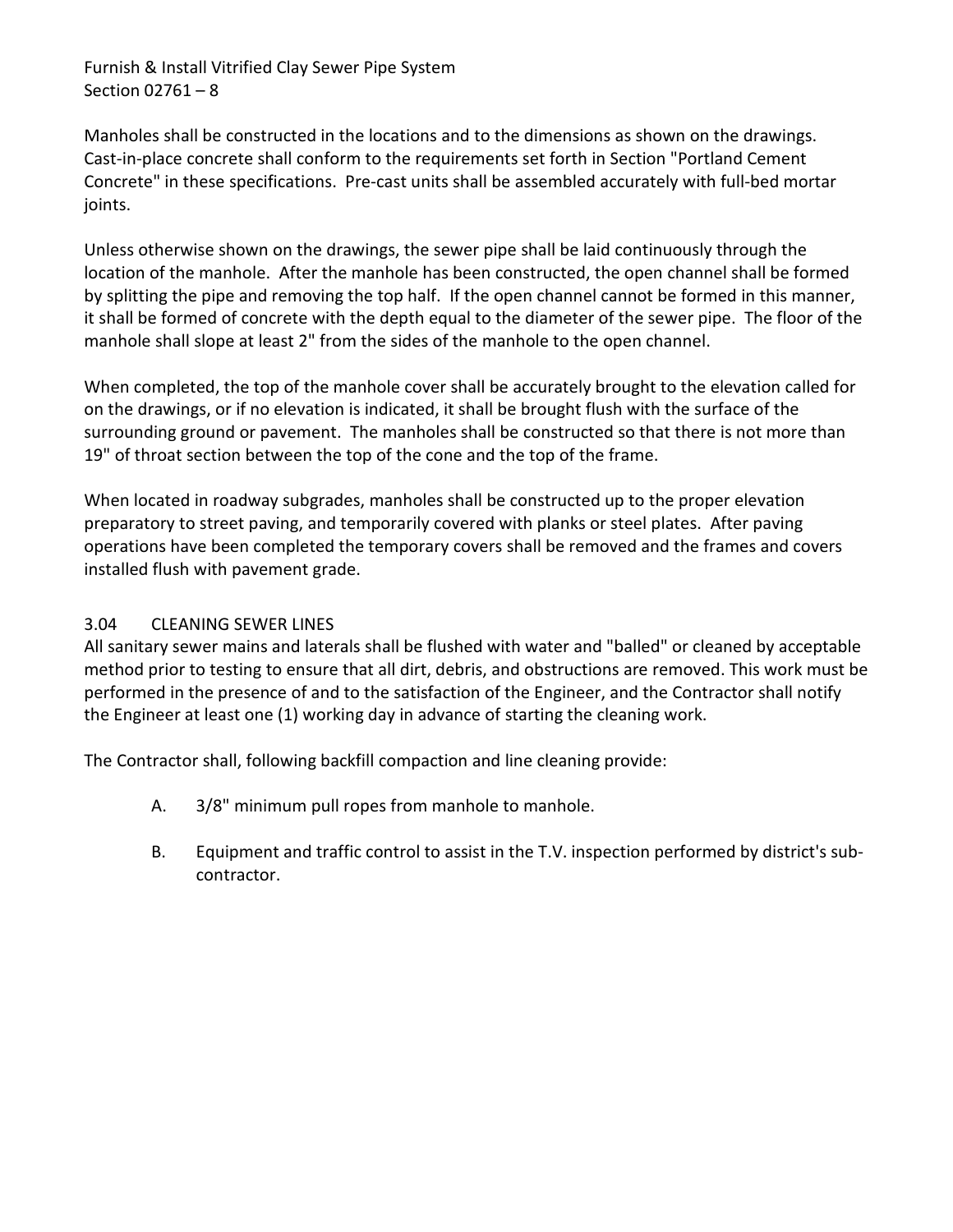# <span id="page-10-0"></span>3.05 LEAKAGE TESTS

All sanitary sewers shall be tested for tightness after they and all appurtenances have been completed, backfilled (except for test tees) and compacted, and are ready for service. In shallow systems, leakage testing shall follow placement of road base material. Tests shall be made on each section, including manholes, from one manhole or test tee to the next, unless grades are flat enough to permit testing two or more sections at one time.

The method of required test (water test or air test) shall be determined by the Inspector.

- A. Preparation for Tests. Each section of sewer, including house laterals, between successive manholes shall be tested by closing the lower end of the section to be tested, the inlet sewer of the upper manhole, and the ends of house laterals with stoppers, and filling the pipe and manhole with water to a level of 4' above the invert of the open sewer in the upper terminal. After the section has been filled, it shall be allowed to stand for a sufficient length of time to allow the pipe to absorb what water it will, prior to making the leakage test described in the following paragraphs (Water Test and Air Test). This period of time for absorption of water shall not be less than 30 minutes nor greater than 24 hours.
- B. Test Procedure and Allowable Leakage.
	- 1. Water Test. The leakage test shall consist of measuring the quantity of water required to maintain the water level at the elevation prescribed in the above paragraph for a period of one (1) hour. The water used in the test shall be measured through a meter or by other means satisfactory to the Engineer. The allowable leakage shall be computed from the following formula:
		- $E = 0.0015$  DL/h
			- Where  $E =$  allowable leakage in gallons
				- $D =$  inside diameter of the pipe in inches
				- $L =$  length of line being tested in feet
				- $h =$  difference in elevation (in feet) between the water surface in the upper manhole and the invert of the pipe in the lower manhole

If the leakage during the test period exceeds the allowable leakage, the sewer line shall be overhauled and, if necessary, relaid until the joints hold satisfactorily under the test.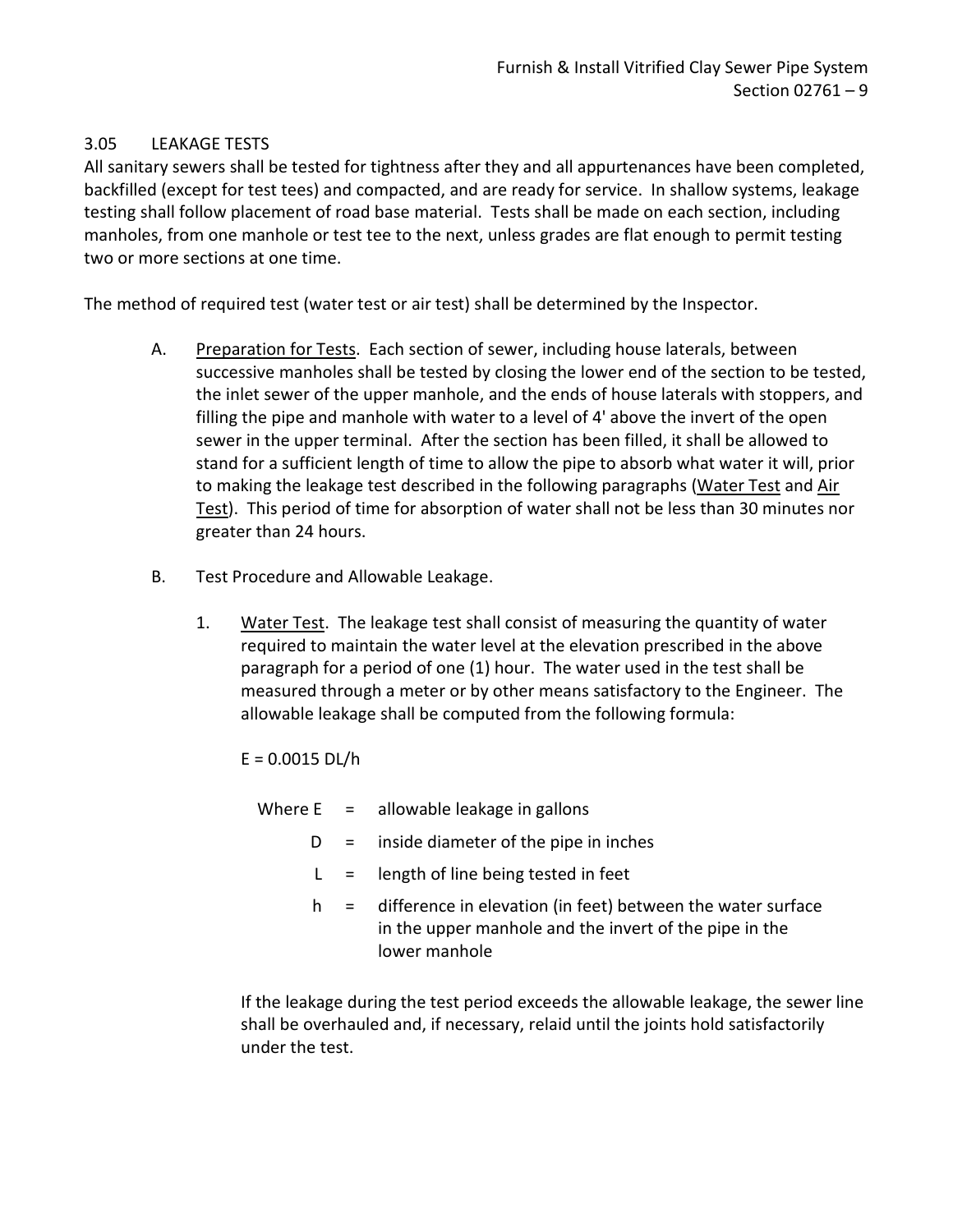- 2. Air Test. Installed pipeline shall be field tested in accordance with the air test specified in the National Clay Pipe Institute 1967 Supplement to Engineering Manual, and its supplementary tables contained in the NCPI publication entitled "Low Pressure Air Test for Sanitary Sewers (Procedures and Tables)." Isolation of defects by air test shall be the Contractor's responsibility to perform; however, if performed by the District or its agent, they shall be performed at the Contractor's expense.
- C. Alternate Infiltration Test. If excessive groundwater is encountered in the construction of a section of the sewer, the test for leakage previously described shall not be used. The end of the sewer at the upper structure shall be closed sufficiently to prevent the entrance of water and pumping of groundwater shall be discontinued for at least three (3) days, after which the section shall be tested for infiltration.

The infiltration into each individual reach of sewer between adjoining manholes shall not exceed 100 gallons per inch of inside diameter of sewer per 24 hours per mile. Infiltration in excess of this amount shall be reduced to a quantity within the specified amount before the sewer will be accepted. In any case, the Contractor shall stop any individual leaks that may be observed.

Unless otherwise specified, infiltration will be measured through a meter or by other means satisfactory to the Engineer.

D. Manhole Leakage. Should an initial test show excessive leakage in a section of line, it is permissible to draw off the water of a water test and test the manhole that contained water. This test shall be made by plugging all openings in the manhole, filling same with water to the same elevation as used for the initial test, and checking the loss in a one hour period. The leakage so determined may be deducted from the total leakage in the section of pipe initially tested. If, in the opinion of the Engineer, the manhole leakage thus determined is excessive, the Contractor shall waterproof the interior of the manhole by applying a coating of grout or an approved waterproofing material. Excessive leakage is defined to be 50 gallons per hour when filled to the top of the barrel sections (not including cone or grade rings). Shallow rectangular manholes shall be filled to the top of the manhole sections (not including grade rings), with 50 gallons per hour leakage allowed.

# <span id="page-11-0"></span>3.06 SEWER PIPE REPAIRS

Sewer pipe leakage in excess of the allowable maximum shall be corrected by repairs acceptable to the Engineer, and retesting as required. Mere sealing of leaks shall not be an acceptable repair.

# <span id="page-11-1"></span>3.07 LATERAL MARKERS

It shall be required of the Contractor to place the required markers at the end of each lateral and to also return after curb construction to place the required mark in the face of the curb. An "L" may be used in place of the required "S" mark in the curb face.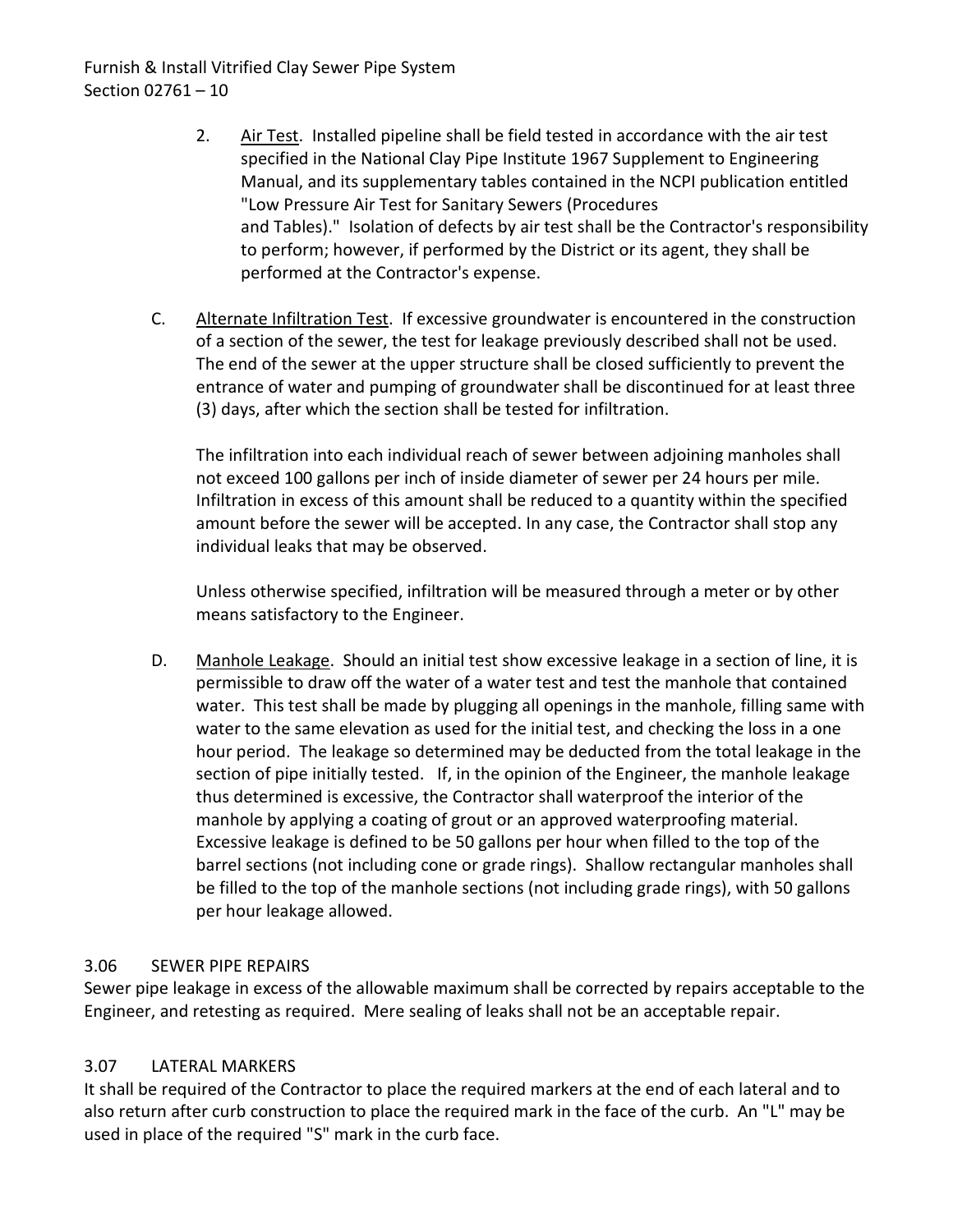**END OF SECTION 02761**